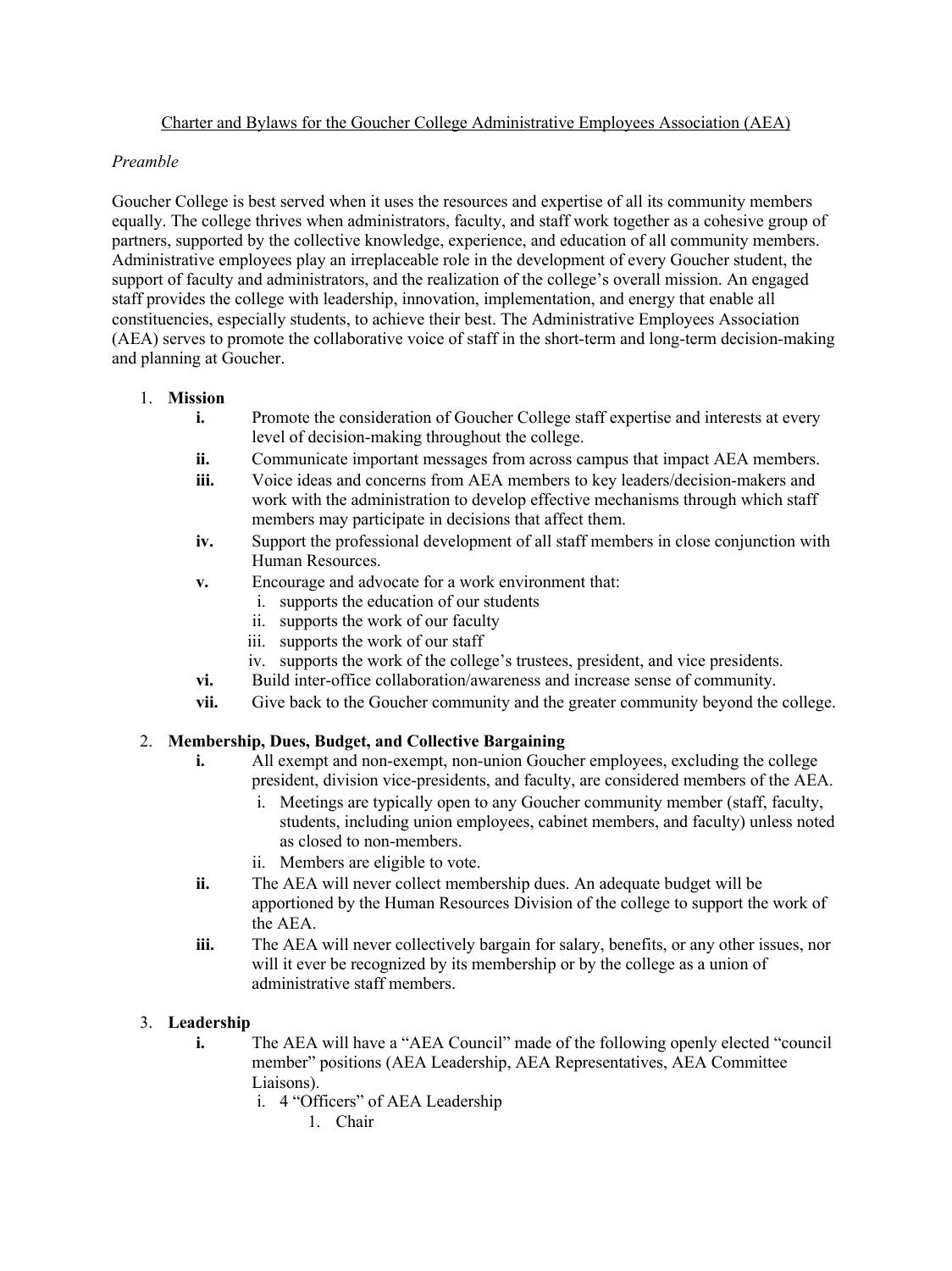- a. Provide leadership. Duties include, but are not limited to, serving as the primary voice of the staff to the college community and providing overall leadership for the AEA. They will chair all meetings of the AEA Council and all open staff meetings. They will serve as one of the staff representatives to the College Cabinet and will seek to meet with the college president at least once every 2 months. The chair of the AEA, in consultation with the AEA Leadership, will make recommendations to the college president about staff appointments to committees, task forces, etc.
- 2. Vice Chair
	- a. Support chair, fill in for chair, and assume chair role in  $2<sup>nd</sup>$  year.
	- b. Duties include, but are not limited to, supporting the work of the AEA Leadership and serving as one of the staff representatives to the College Council. In the event that the Chair of the AEA can no longer serve, the Vice Chair will become chair of the AEA.
- 3. Operations Coordinator
	- a. Take notes at general and council meetings.
	- b. Track the AEA budget and spending.
	- c. Support the creation of forms for elections, ballots, and other needs.
	- d. Other duties as needed.
- 4. Community-Building Coordinator
	- a. Plan and execute community building events within AEA and between AEA members and the greater Goucher community.
	- b. Organize and support professional development-related activities and events.
	- c. Facilitate events and activities that support cross-collaboration among staff and faculty.
- ii. In addition, the AEA Council will have "Representatives" from each of the divisions of the college.
	- 1. Divisions with less than 40 employees will have 1 representative on the Council. Divisions with 40 or more employees will have 2 representatives on the Council.
	- 2. Representatives are expected to represent members in their division and the interests of their division on the AEA Council. Additionally, they may help relay relevant information back to their division members.
- iii. "Committee Liaisons" from AEA to other campus-wide committees, councils, and task forces will be nominated and elected as needed in special elections. They will serve on the AEA Council as a bridge between AEA and their respective committee, council, or task force appointment.
- **ii.** AEA Officers (Leadership) will communicate regularly with the Faculty governance leadership (Faculty Chair, Faculty Member-at-large) and student government leadership (GSG presidents) to stay up to date in each other's affairs and to collaborate on campus-wide initiatives.

# 4. **Terms in Office**

- **i.** The Chair and Vice Chair will be elected for a cumulative two-year term on the AEA Leadership, one year in each position.
- **ii.** The 2 Coordinators of AEA Leadership, the AEA Representatives, and the AEA Committee Liaisons will be elected for one-year terms.